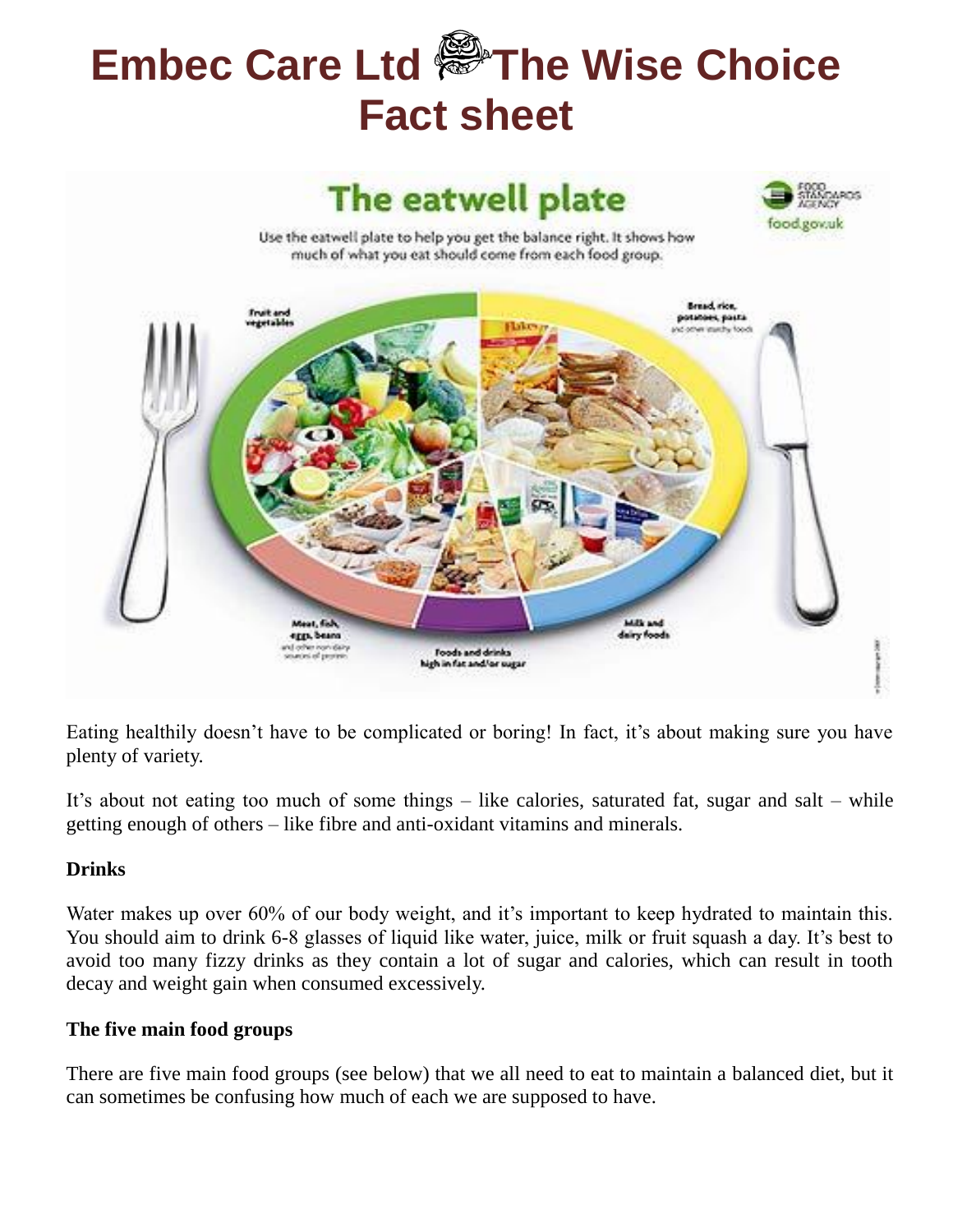# **Embec Care Ltd The Wise Choice Fact sheet**

- 1. Fruit and vegetables
- 2. Starchy foods
- 3. Meat, poultry, fish, eggs, beans, lentils and nuts
- 4. Milk and dairy foods
- 5. Fat, sugar and salt

The eatwell plate can help you.

Here are some facts and tips to help you turn healthy eating advice into enjoyable meals and snacks:

### **1. Fruit and vegetables**

Fruit and vegetables are full of minerals, fibre, and antioxidant vitamins that help our bodies to work efficiently and support our immune systems to keep us healthy. They can be fresh, frozen, dried, canned or juiced and should make up about a third of our diet. Many of us don't eat enough fruit and vegetables, and it can be hard to know how much a 'portion'actually is. Here are a few simple suggestions, which count as one portion each:

### **One portion is:**

- **Breakfast** a glass of juice **or** a heaped tablespoon of dried fruit **or** a banana with your cereal.
- **Snacks** an apple **or** a handful of grapes **or** a pear.
- **Lunch** a side salad **or** a tomato and lettuce in a sandwich **or** three heaped tablespoons of baked beans.
- **Dinner** three heaped tablespoons of vegetables like peas **or** carrots **or** sweetcorn. You should aim to eat 5 portions a day Remember each portion must be different, and try to choose foods of different colours to help you get the range of vitamins you need.

## **2. Starchy foods**

Foods like bread, chapattis, pitta bread, breakfast cereals, potatoes, rice, noodles and pasta are all starchy foods, which should make up a third of our diet. Wholegrain or wholemeal options contain more fibre which helps us feel full for longer and helps prevent constipation. Starchy foods are a good source of energy, calcium, iron and B vitamins and we should aim to have a serving with every meal. Why not try:

- **Breakfast** wholegrain cereal **or** porridge **or** wholemeal toast with cut up banana **or** dried fruit.
- **Lunch** a sandwich **or** brown rice **or** pasta salad
- **Dinner** stews, casseroles **or** curries with potatoes **or** couscous **or** pasta **or** rice